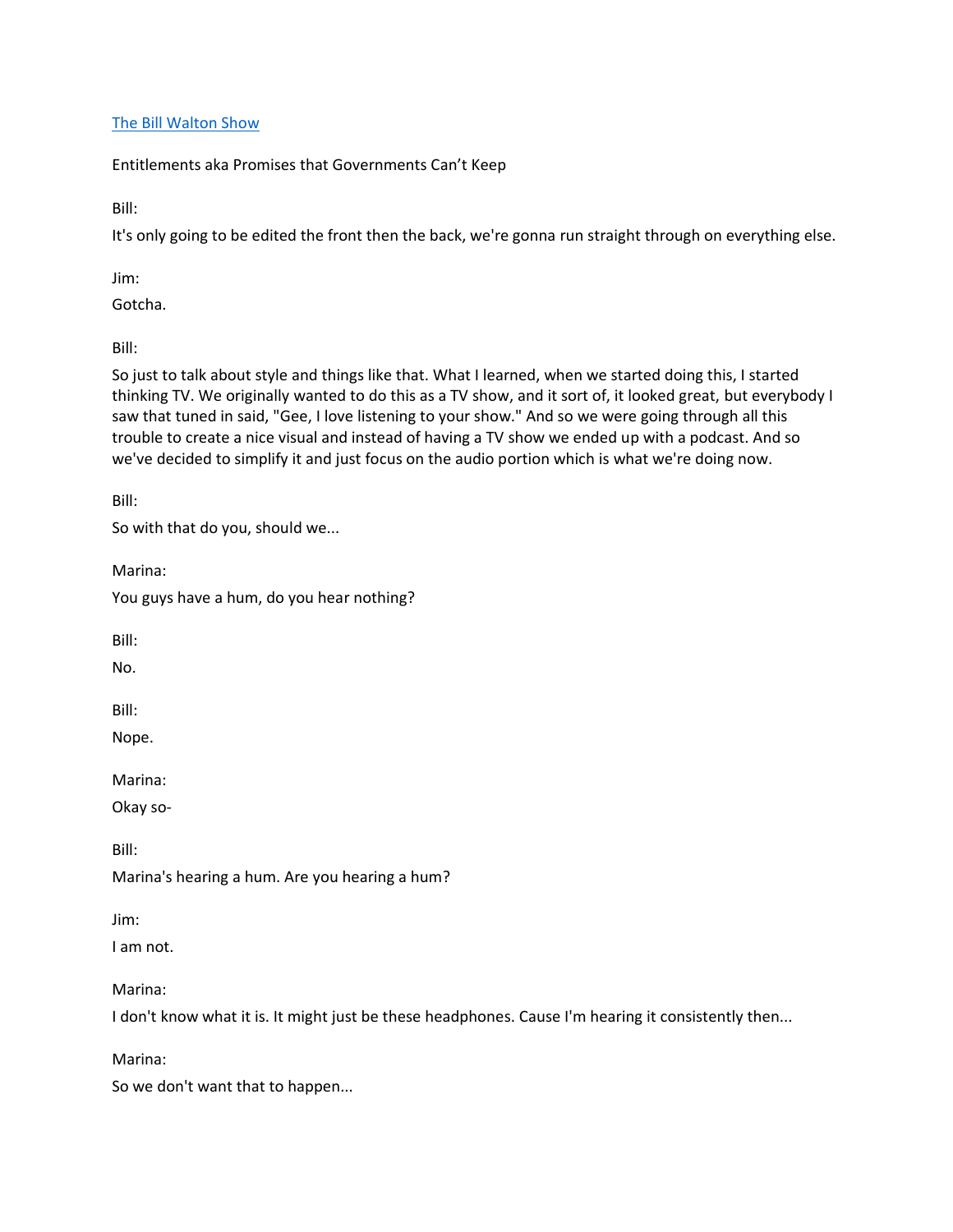Bill:

So what are you working on now, Jim?

Jim:

I am working on an article about solar energy.

Bill:

Oh.

Jim:

Daughter took the SATs this past spring.

Bill:

Yeah.

Jim:

There was an essay in the reading portion. It allegedly, according to the SAT, is based on real high quality sources. That is essentially an industry propaganda article for solar energy.

Bill:

Yeah.

Jim:

It's got a lot of misinformation and a lot of misinformation that could harm people if it's acted upon.

Bill:

Yeah. So you really ... by the way one of the, the bigger theme I've got with this is, is I think we've got an entitlement explosion. I'm gonna call us the entitlement society. We're essentially paying for all these current transfer payments with huge deficits. My conclusion is we're engaging in generational theft. Our children are gonna have to pay for all the Medicare and Medicaid we're getting. Nobody's, none, and even today or yesterday we've got Marco Rubio proposing in a new entitlement. Did you hear about that? He wants to-

Jim:

Is this the-

Bill:

He wants paid leave.

Jim:

Paid leave.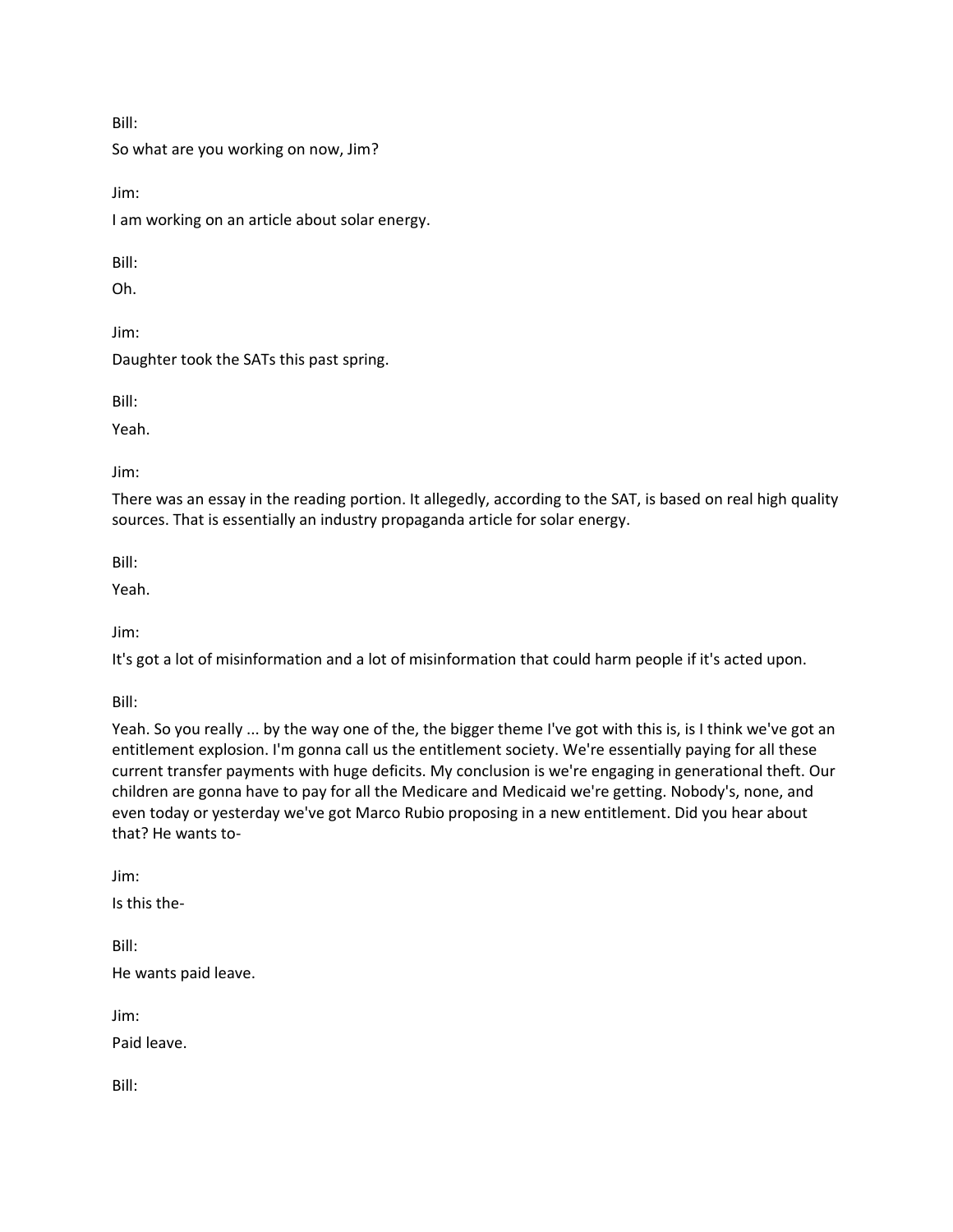Paid family leave yeah.

Jim:

Yeah.

Bill:

Let me just do a subject matter check. You're good, you're exhaustive on social security, your health care stuff is great, you know a lot about Medicare. You know a lot about Medicaid.

Jim:

But I'm not really, I didn't brush up on those figures before this shop. So if you start venturing there, I won't have specifics.

Bill:

Okay, well I was interested in your, your judgment as I am your numbers. Because that's the problem. So I've got the, just taking off the entitlements that we've got. We're, we've got income maintenance, Medicaid, Medicare, social security, unemployment insurance, disability and we got programs aiming at mitigating old age and aging. Which would be social security and Medicare but then we've got unemployment, we've got poverty, low income. It's astonishing and before 1965 none of these existed, except social security.

Jim:

Unbelievable. I have some data that speaks to that, I'm digging it up right now.

Bill:

Take a minute or two.

Jim:

I have but I want to give you the exact figures. In 1960, 21% of all federal spending was on social programs, like the kind you just mentioned.

Bill:

Yeah.

Jim:

You have an idea for what the figure might be now?

Bill:

75%.

Jim:

63%.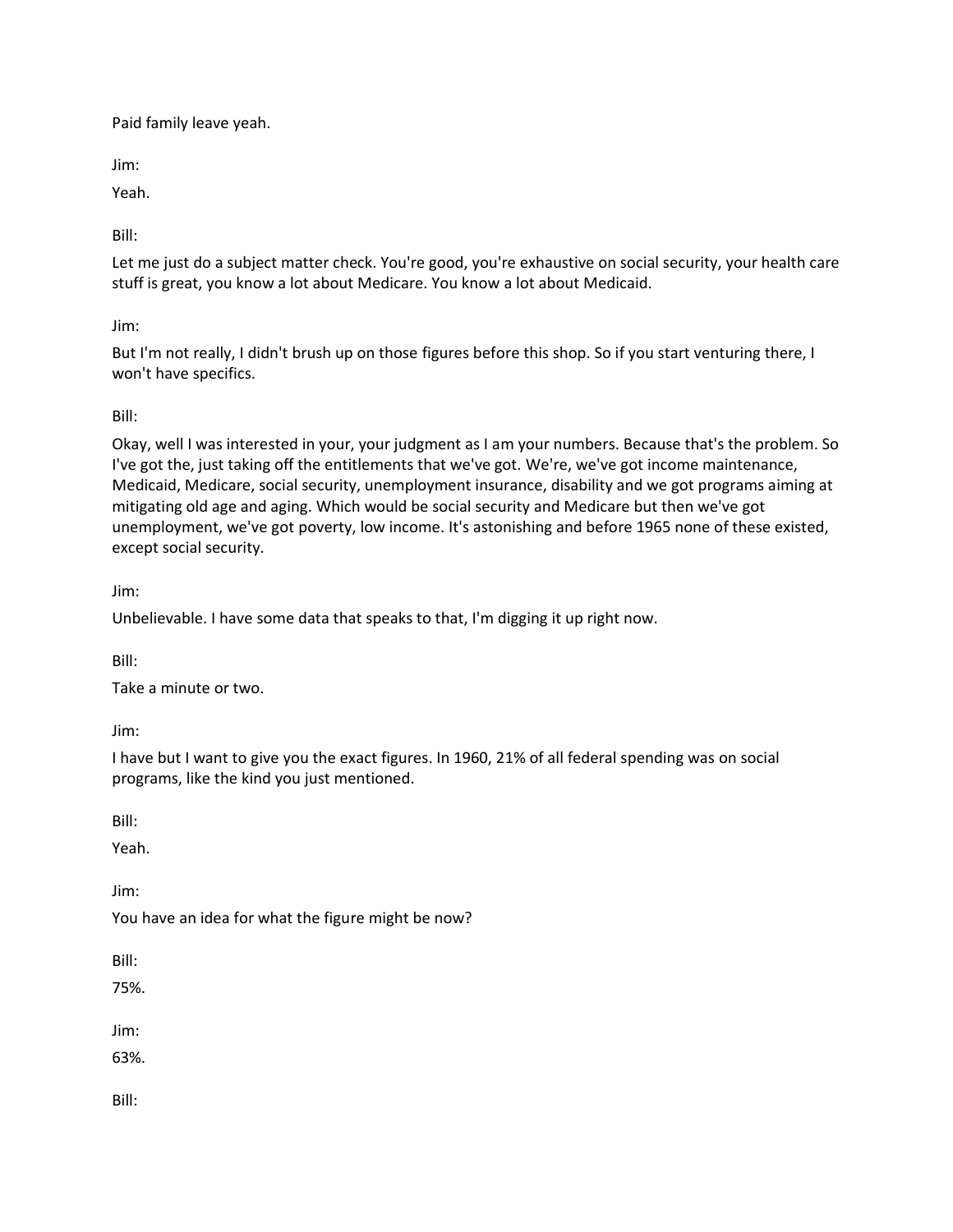Yeah, I've got, do you know Nick Eberstadt?

Jim:

I know the name, I don't know him.

Bill:

I was [inaudible 00:04:27] at AEI, he's one of the fellows at AEI. He's written on entitlements and he, he's estimated it's three quarters.

Jim:

Well, it depends on how you consider certain payments so-

Bill:

You know what, we're actually stealing from our show here. [crosstalk 00:04:48]. Let me get into airplane mode, get my battery, get my timer on.

Marina:

[inaudible 00:04:58].

Jim:

It's nice though, it's a nice relaxed conversation. I like the tone of it.

Bill:

Well, this is what I've been told I've got the Radio America is helping me distribute this so they are distributing it. They said "This is a conversation that most people are gonna listen to with earbuds." So it's a conversational back and forth. Two friends talking about a big problem and maybe offering up some solutions and things like that. That's, we're fortunate we don't have to hit the, the six minute mark and run an ad or something like that. We've got a chance to get a little deeper in the stuff.

Bill:

Let me just, I'm trying to find my, how to turn off my-

Marina:

The thing on the side, that will help as well, there's a little button.

Bill:

Yeah.

Bill:

Okay.

Bill:

Okay, so Jim I'll probably have some stuff in here that you haven't heard about or maybe you have heard about it and you can amplify.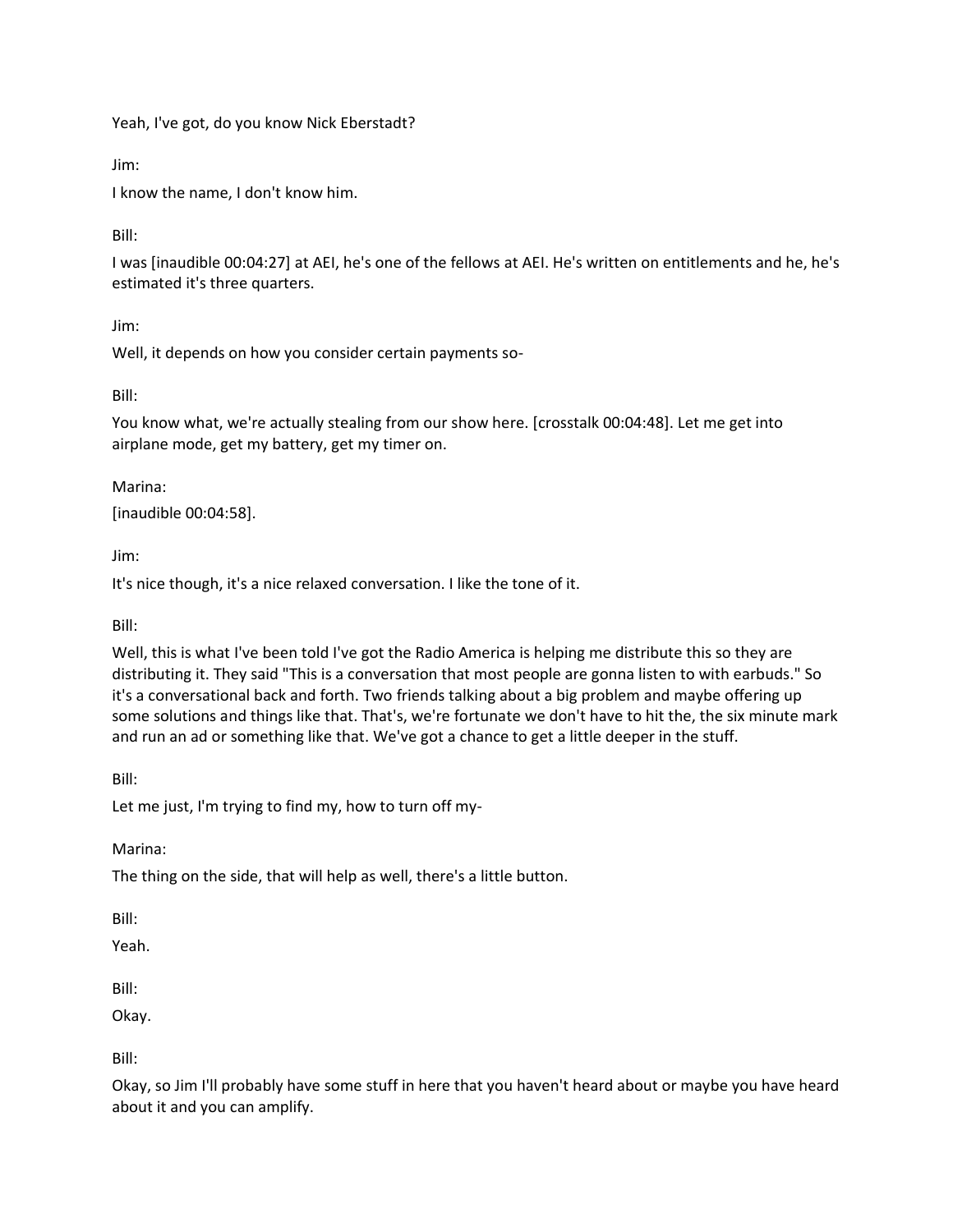Marina: [inaudible 00:06:25]. Bill: How come? Marina: I think you're okay. Yeah, you're good. Bill: Okay, all right. Marina: Whenever you're ready. Bill: Okay. Marina: [inaudible 00:06:43].

Bill:

Welcome, we're, today we're going to do a deep dive into the entitlement society. I'll get into the details of that in a minute. It's a big subject that affects everyone. The more you learn about it, you begin to feel like that's the Titanic. All the other public policy issues we go back and forth about or rearranging deck chairs. One of the reasons I started this show last year was that I very much enjoyed and I hope you enjoyed taking deep dives into topics that might be interesting, alarming, important and understanding how they might affect you personally.

Bill:

As an example of that, I had a show a couple of months ago, it was about China. We did three of four of them. What I learned when we put this out there was that a) China's a big problem, we need to be thinking about how we want deal with China strategically. They need not be a problem but they could be unless we think it through. If you go on my YouTube comments board for the shows, you'll also learn the Chinese don't like us very much. Matter of fact, the most recent comments somebody came on said "The host and the two guests will soon be arrested."

Bill:

I'm not, I haven't figured out by whom I would be arrested and when or where, but it is an indication of how they're thinking about our show and I think you'd find that one interesting.

Bill:

Today to help me understand entitlements is someone, a man who knows as much about this as anyone. Jim Agresti, who founded Just Facts, which is a public policy think tank. Aimed at publishing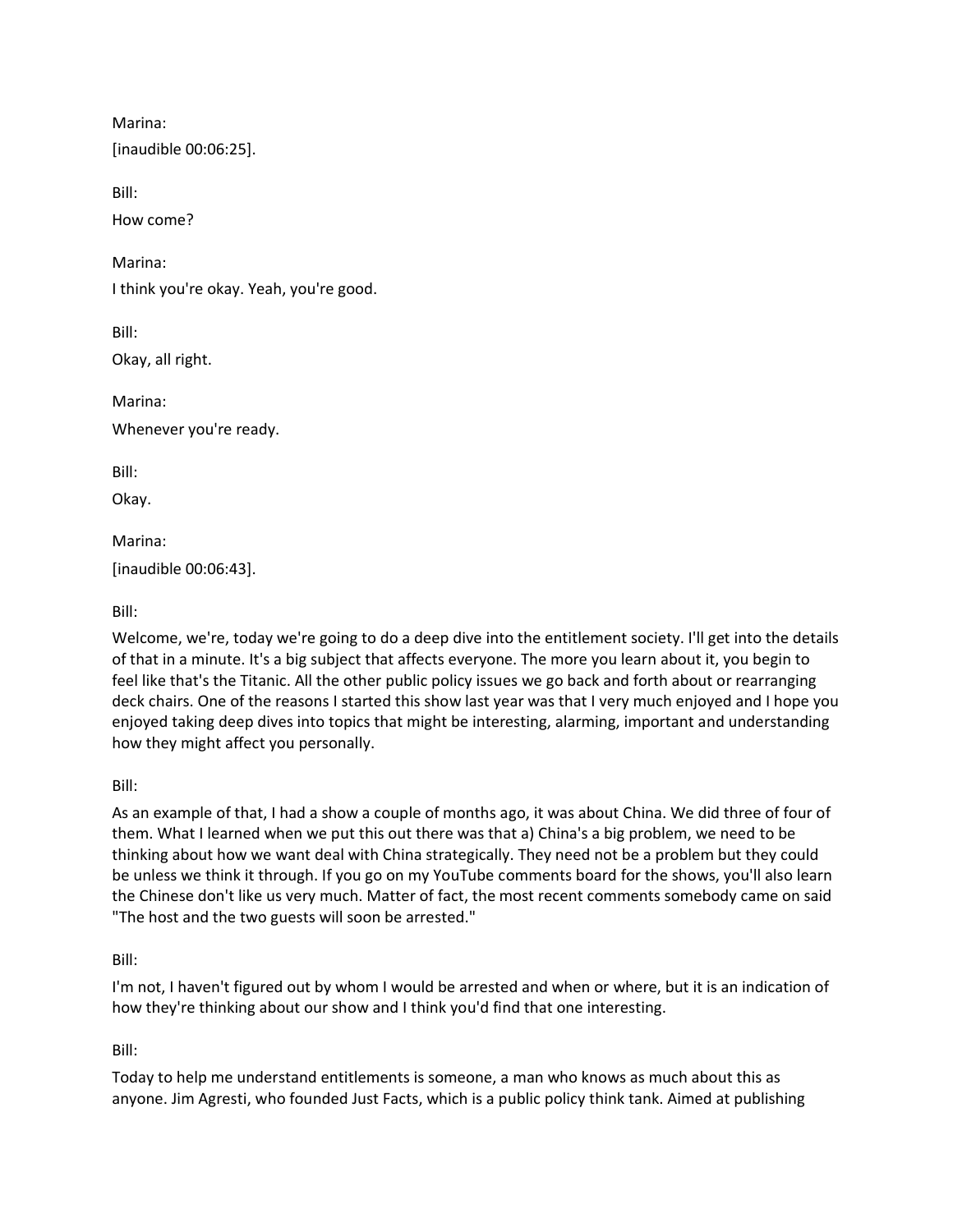rigorously documented facts about public policy issues. Jim has done a lot of work on social security, Medicare, Medicaid, entitlements program generally. We want to learn from him and I've got a couple things I want to share with you. So here we go Jim, welcome.

Jim:

Bill, thanks for having me on, it's a pleasure to be here again.

## Bill:

You recently published a paper on social security and about how there's a lot of misunderstanding about how social security's funded, size of the program and it, it's a real barrier for reforming social security. Although everybody thinks that that needs to happen.

## Jim:

Yes I did. There's a, I love talking about this topic because there, I feel like it's fruitful time because a lot of people are very mislead about how it operates. I like sharing facts that tell people how it works, because we're never gonna solve a problem if we misdiagnose it.

## Bill:

Well, how's it misunderstood, let me start off. A lot of people have the view that you got a social security account and you get a deduction from your paycheck and it goes into your social security account and it's got your name on it. That's going to be invested for you, for your old age and that's part of your personal savings. I believe that that's flat wrong. Want to amplify?

### Jim:

There's no question it's wrong. It is very, very common. A lot of people would object to calling social security entitlement. Well, say it's not an entitlement, the government took my money, is saving it for me and is just giving it back to me, what is mine. They'll also even go as far as to say it's not really government spending. Again, they're just kind of acting as caretakers for my money. But the reality is that social security is primarily a pay-as-you-go system.

### Jim:

Which means that, the money you're receiving, if you're receiving, is not your money. It's money that they're taking from younger people who are working and paying into the system right now. The same applies if you're paying into the system, if you're paying payroll taxes. The government is not putting that money away. They're basically giving it out as it comes in just like any other social welfare program.

### Bill:

Well the baby boomers are gonna benefit because all the current taxes are going into the entitlements that they get, social security, Medicare.

## Bill:

On a personal level, four decades ago, I heard people saying social security's gonna go broke, it's gonna go to broke, go broke, you can't count on it, you gotta do something. My personal strategy was, well let's go to business school, get a degree in accounting and go into business and make some money, and I did.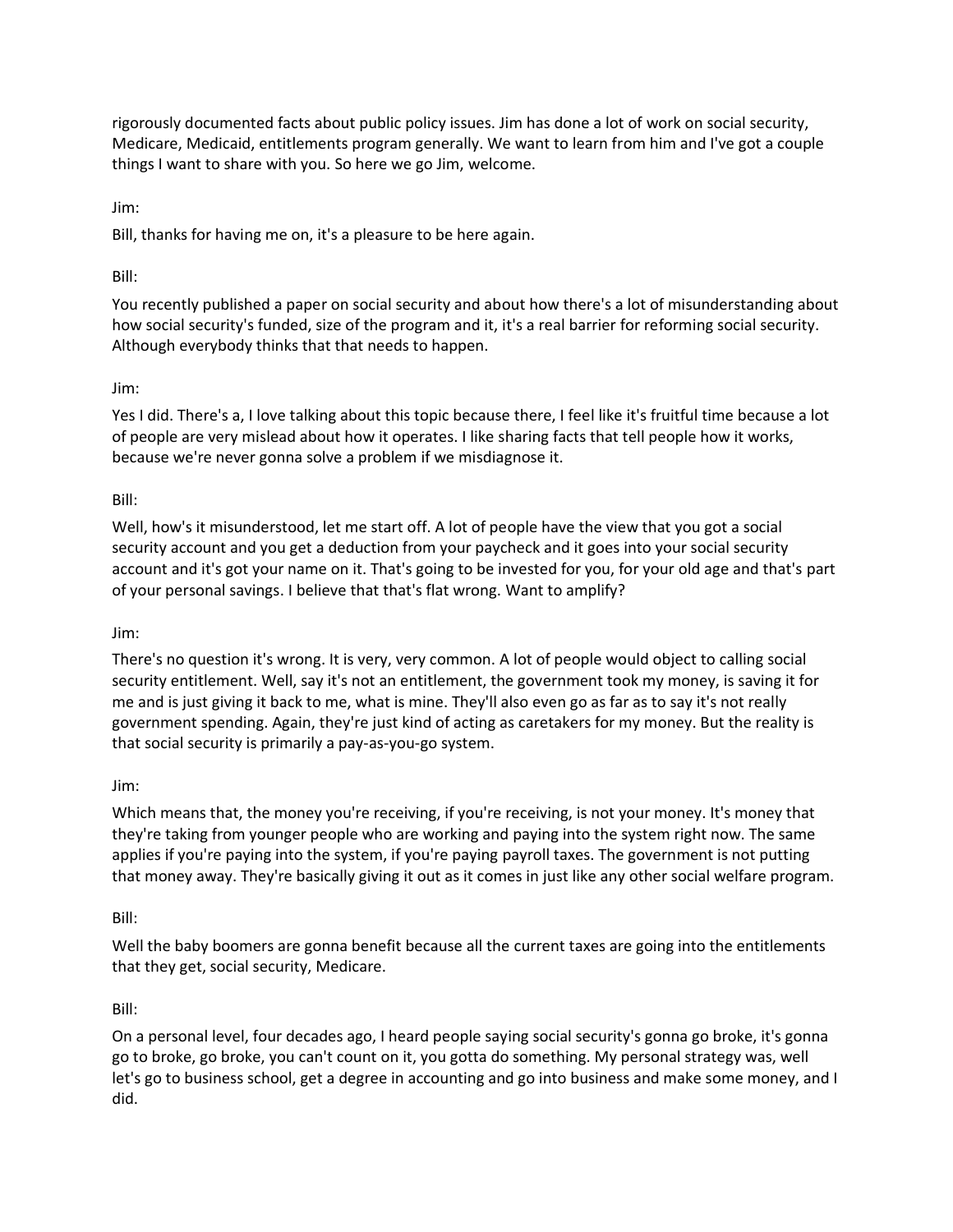## Bill:

Problem solved, maybe, but then decades later, I find myself happily receiving a social security payment every month. Also, Medicare's great. It's hardly going. It's great if you're a current recipient, but a lot of older people listen to this show. I think this show should really be listened to by millennials, because the odds of this kind of pay-as-you-go scheme resembles an awful lot like a program that was designed by a guy named Charles, what was his last name? Ponzi.

### Bill:

Where you take the money from your current investors and give it to your past investors and make them think they're making money, am I right?

### Jim:

You're right and you mentioned four decades ago and what the situation was then. People were saying it's going bankrupt, it's not gonna last. Proponents of the program will say, "Well, look here it is." Yes, here it is because they have continually raised taxes on the people who are working. They've added income taxes on social security benefits to people who are receiving benefits but have other sources of income. They are transferring money from the general fund to the U.S. Treasury like they did in the recent payroll tax holidays.

## Jim:

So yeah, any program can look sustainable if you keep raising the taxes on the people who are paying into it. If we don't do something about social security now, by the time the baby boomers are retired, around 2033, and the trust fund is exhausted-

Bill:

You mean the last of us have retired, or the-

Jim:

The last baby boomers have begun, finished retiring.

Bill:

Yeah.

Jim:

It's the generation is all retired, we'd be looking at another 30% increase in payroll taxes to keep the program paying out full benefits.

Bill:

That's not gonna happen. Because the politicians are never going to make that happen, how do we, how do you find the political will to do something like this?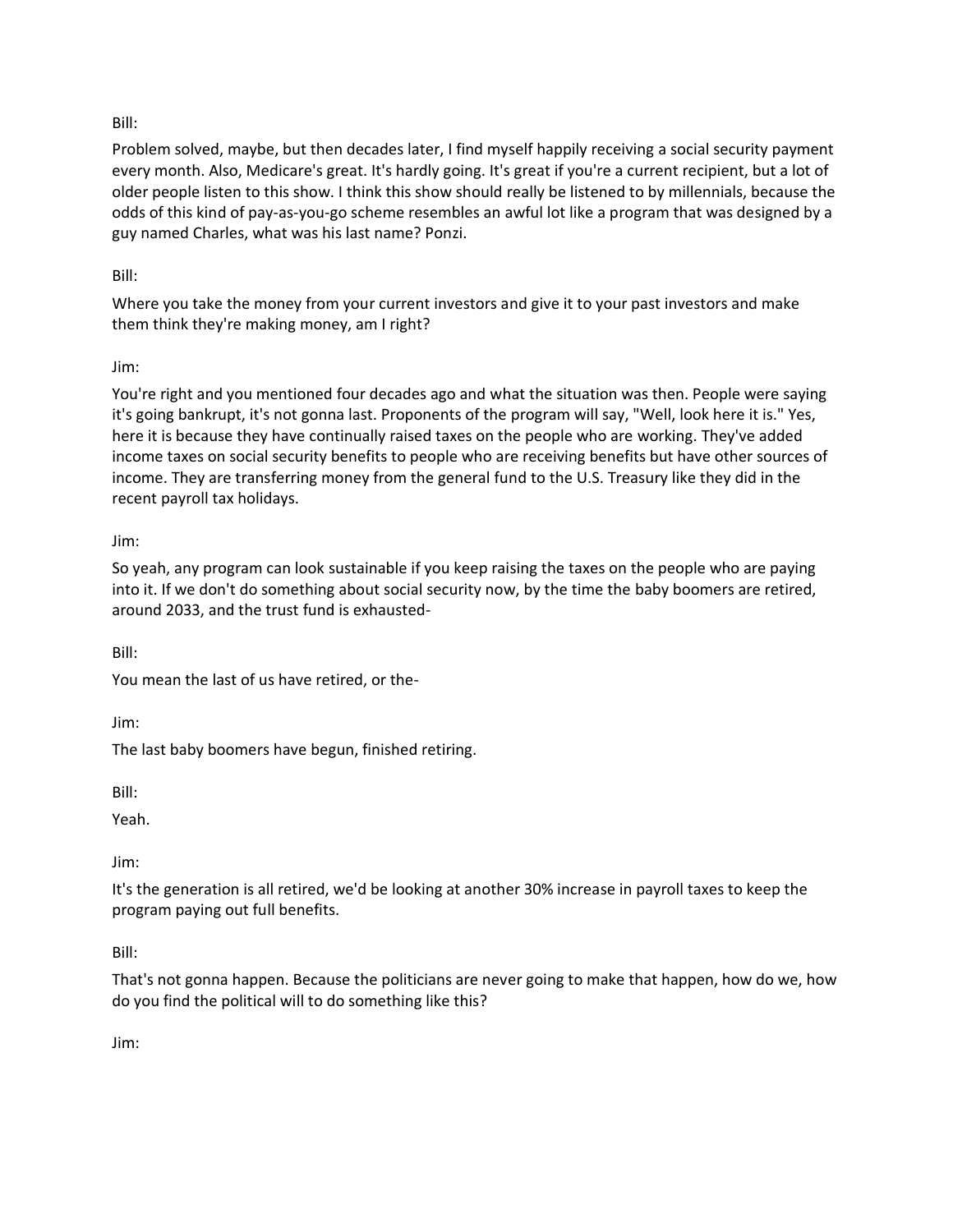I'd say it's gonna happen and I'll tell you how it's gonna happen. Older people, particularly those who are receiving social security Medicare and are dependent on it, vote. They vote in massive numbers compared to younger people. Right now, social security's referred to as the third-

### PART 1 OF 3 ENDS [00:14:04]

## Jim:

And right now Social Security is referred to as the third rail of politics for that reason. Older people have paid into the system their entire life. This money has been taken from them that they could have invested and done other things with, and a lot of them are dependent on the program. And if you try to say, "Well, we're not going to pay full benefits," anyone who did that would be political suicide. So, they're going to do one of two things. They're going to either increase payroll taxes, or a combination of two things, or they're going to borrow the money and push it on to further generations. But to say that the benefits will be cut just like that, I don't see it happening just from a political perspective.

## Bill:

So, you don't see benefits cut. I don't either. One of the other things that goes along with Social Security ... Social Security's been with us since the Great Depression. Was it 1935, 1937 when Social Security first kicked in. And it went along as probably one of the only significant federal entitlement programs or transfer programs until the mid-'60s when we had the Great Society, and that launched the Medicare and the Medicaid program. And the word entitlement didn't even come into the English language in this sense until 1942 when some bright politician, I think, figured out how can we create a very attractive word for something which is basically going to be another tax on us, so they called it entitlements. And entitlements have just exploded in the last 50 years if you count all six or seven major programs. Medicare is not more fiscally sound than Social Security, is it?

### Jim:

It's basically in the same position. There are different ways of measuring the financial condition of these programs, many different ways, but I think the most honest and intuitive way is something called a closed group obligation, which, by the way, approximates the manner in which the government forces private businesses to report their finances. They have to use these generally accepted accounting principles, and what it means is this. Let's look at everyone involved in the program at the moment, taxpayers, beneficiaries, and let's estimate how much in taxes they're going to pay over their lives, how much in benefits they're going to receive over their lives, and look at the difference, and that approximates the burden passed on to future generations. You know what the difference is for Social Security? It's about \$32 trillion.

Bill:

Wow.

Jim:

People have a hard time wrapping their head around a figure that big, but it's much bigger than our national debt, and it amounts to \$187,000 for every person currently paying Social Security taxes. That is what the program as it now stands is passing on to the next generations.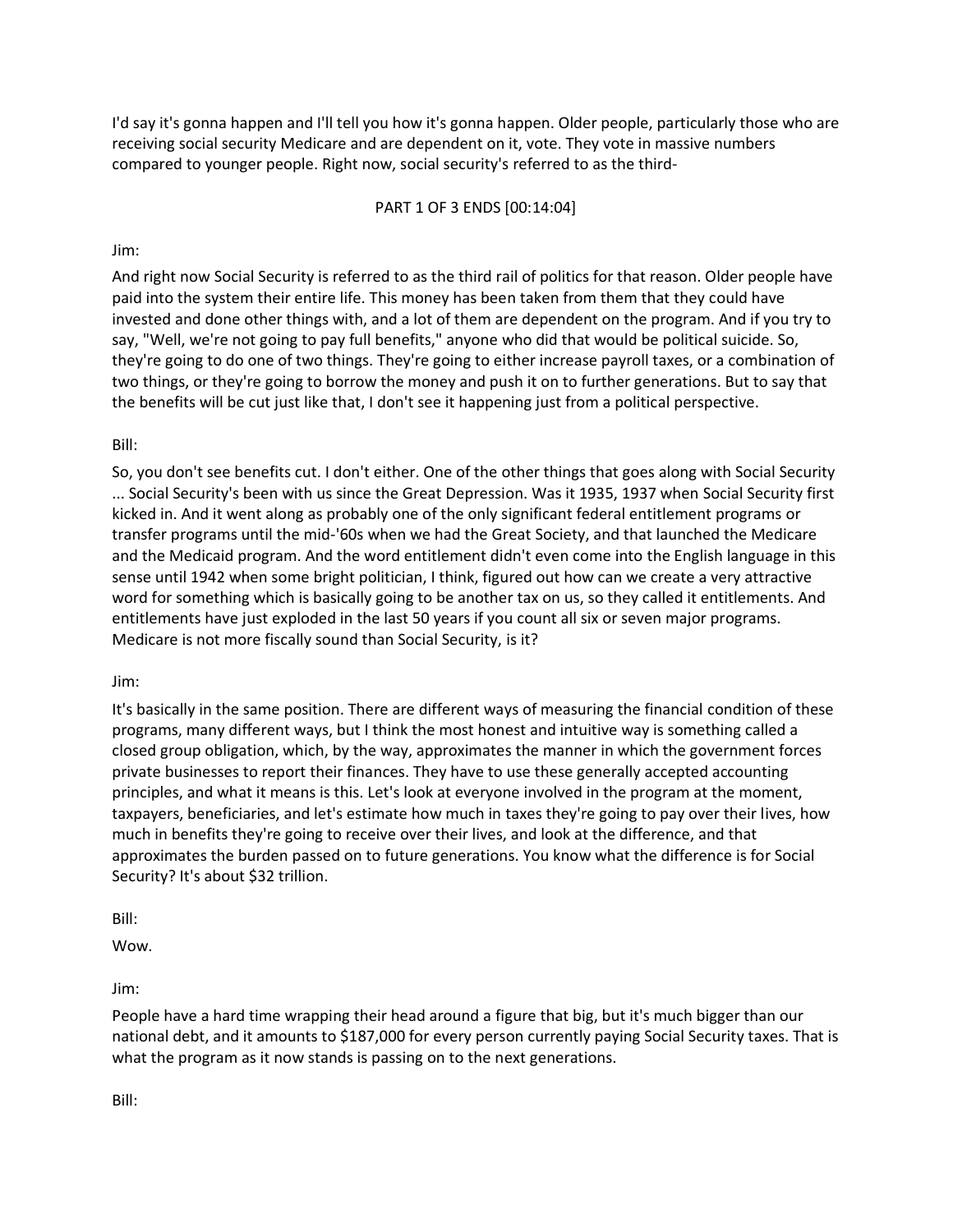Well, that's just Social Security.

Jim:

Yeah.

Bill:

That's a stunner. We call our national debt, I think it's now \$22 trillion. It seems to me, and the reason I think this is such a concern to everyone is that we're running these huge budget deficits, and I don't think most people appreciate what percentage of our federal budget goes towards transfer payments, whether it's Medicare, Medicaid, Social Security Disability, whatever. You and I were talking about this before the show. Why don't you do the math?

Jim:

Sure. In 1960, 18% of the federal government spending was for social programs.

Bill:

1960, how much? About a quarter?

Jim:

Eighteen percent.

Bill:

Eighteen percent. Okay.

Jim:

So, about a fifth.

Bill:

A fifth, okay.

Jim:

About a fifth. These are the wide variety of programs generally favored by people on the left that socialize the risk of living, whether it's old age, whether it's your health, whether it's if you lose a job, if you don't have money for food. These are essentially the progressive agenda items. In 1960, 18%. Come to 2016, which is the latest data from the Bureau of Economic Analysis, it's up to 63%. It's more than tripled.

Bill:

So, that means that the federal government is not ... People talk about we're spending money on the military, we're doing infrastructure, things like that. Doesn't seem like there's a lot of room to do that if we've got that kind of transfer payments. It seems like the federal government's just basically turned into one big pay agent. Is that ...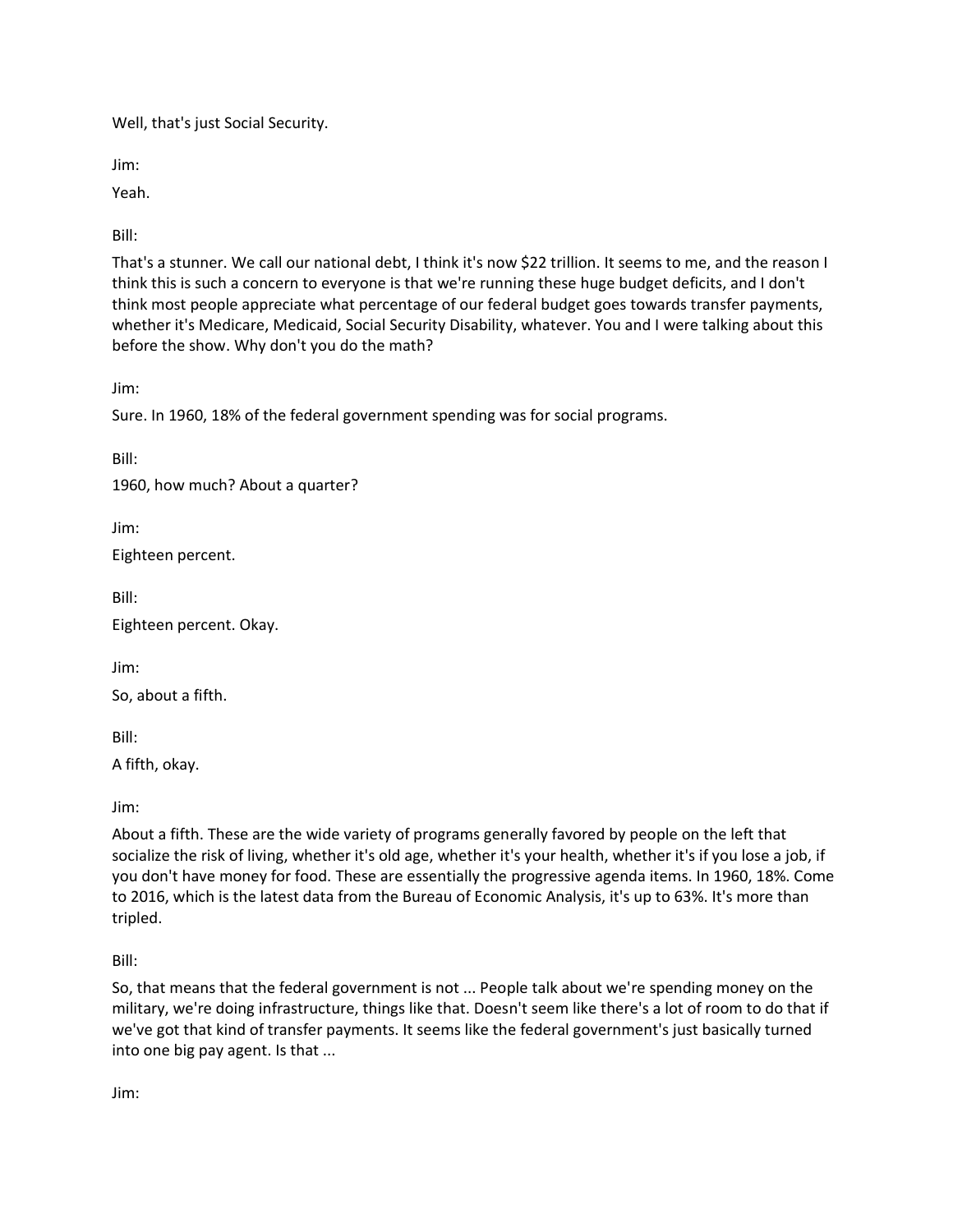Someone ... You mostly described it as a retirement plan with a military as our central government.

Bill:

Oh, is that right?

Jim:

Yeah.

Bill:

That's right. That's the way they used to describe General Motors, a retirement plan with a couple automobile companies underneath it.

# Jim:

Right now, military spending is approximately 18% of all federal spending. If you go back to 1960, the military was 53% of all federal spending. So, social programs and the military have essentially swapped places. I've got a really neat chart on our website at justfacts.com. Click on National Debt and Causes of the National Debt and you can see the change over time is really dramatic.

# Bill:

Yeah, I should have mentioned that. You can be found ... And you could probably just watch or look at the website while you listen to this. It's justfacts.com and you've got all this data on there?

## Jim:

It is, and it's all documented, rigorously documented, but with credible primary sources. One of the things we do that's unique is we dig back to the original source of the data. We don't go to someone's interpretation of it. We go straight to the data source.

## Bill:

I think I'm looking here through my pile of papers in front of me, because we did a little research on this before the show, but the percentage of the federal budget or the percentage of GDP that was spent on defense in 1960 was about 7%. And even with the Iraq war and the war in Afghanistan, I think in 2016, that percentage of GDP had dropped about 3%. So, people talk about military spending, but at the same time, the percentage of GDP that's devoted to federal transfer payments ... You probably have that number. I think it's gone from like 13% to 30%? Does that-

## Jim:

I don't know off the top of my head. That does seem a little high, though. I don't think it's quite that high. But just take the defense figure and multiply it by 3 or 3.5, and there's your figure. It's probably about 15, 14%.

## Bill:

Okay. Well that's a big number. The political problem here interests me because we've been talking about Social Security and we talked about Medicare, but some really big programs that have started up have been disability and, let's see, the SNAP, the food stamp program, other things like that. And if you look at these entitlement programs and you look at a map of the United States and you do it by county,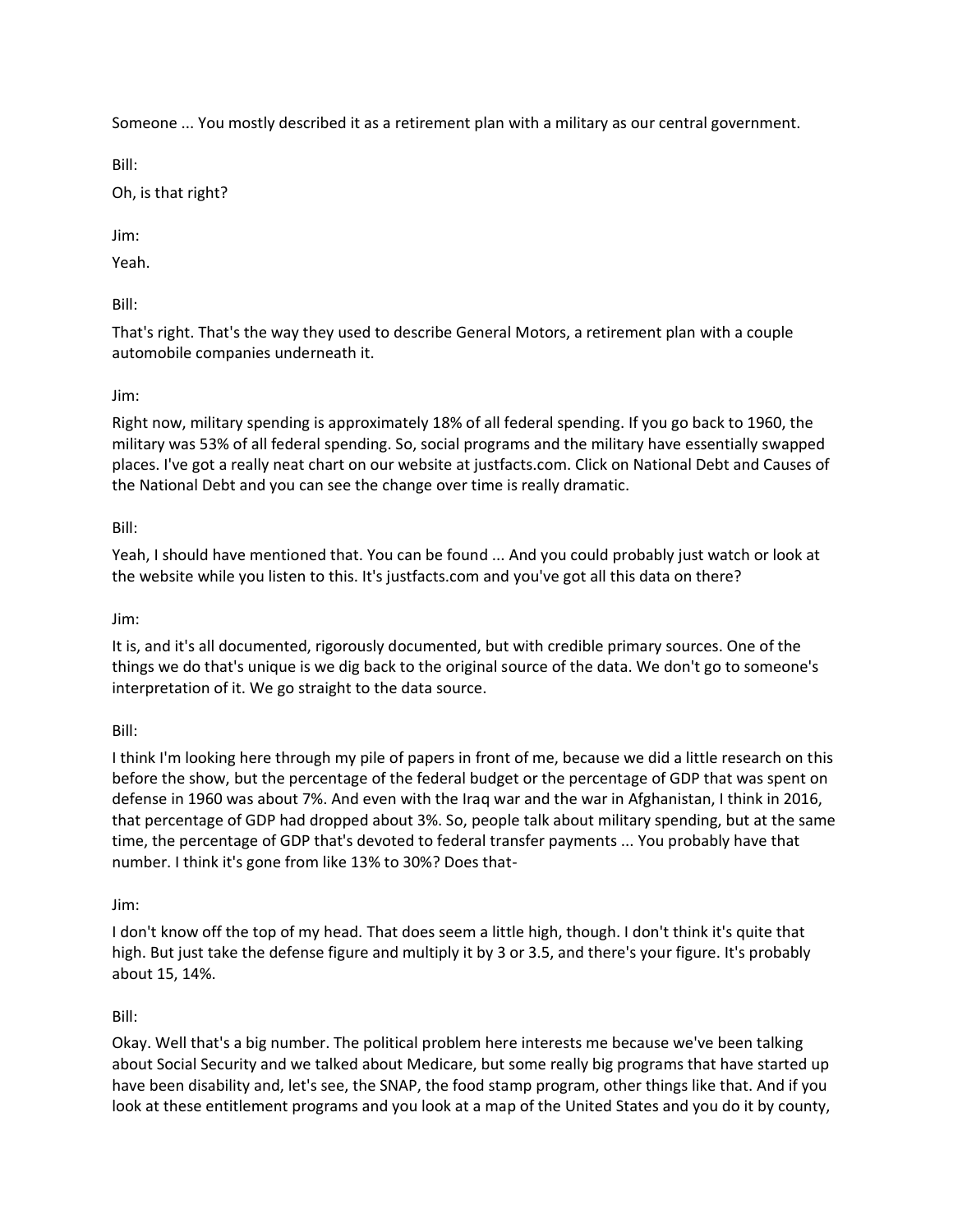by county, by county, the hundred largest ... The states which use the most transfer payments, entitlement payments, receive the most. Of the top hundred states which are receiving on average, I think, about 55% of their income from entitlements, 75% of them voted overwhelmingly for Donald Trump. There're red states. And when you think about the political issues, Trump country is rural, in large part, and so are the recipients of these programs, and they're red.

### Bill:

And so, whatever you think about Donald Trump, and I think he's doing a pretty good job in many ways, one of the reasons I don't see him trying to go after these programs is (a) his voters are big beneficiaries, even though they talk about smaller government. And that's both in the rural areas, but it's also the retiree class, which I think voted for him about 60%. So, as you pointed out, they're not likely to vote the cut their Social Security. If I'm a millennial, I would start trying to figure out how to do something about this because it's not a ... This train is not going to end up with anything other than in a wreck status.

### Jim:

Hmm. Early on in Trump's campaign, he made very clear and emphasized, "I'm not going to touch Social Security and Medicare." I think he has very good gut instincts about politics and realized, hey, let's just take these things off the table. So it is correct that a lot of older people who are receiving these voted for Trump, but I think it's a mistake to break down these demographics and political trends by state, because within states, there's a lot of variation. What you have is a lot of the people receiving meanstested welfare, they're generally voting for Democratic candidates and there happens to be a lot of those people in the poorest states. But I think if you were to drill down to a county or a district level, I think you'd see more that the people who voted for Trump, middle class, upper middle class, are not receiving a lot of these programs except for the retirees. Most of the blue collar workers are not getting much of this, although they will as they get older.

### Bill:

Well, so what do we conclude? That he would find a mandate if he wanted to go after this? Because this is by far and away, as I said at the outset, I think our biggest problem. Politicians want to please their voters to hold power, and you find Marco Rubio now wants to provide another entitlement program, retirement benefits for family leave. Now regardless of the merits of people needing leave, this is a program which we ... And he wants to pay for it through taking money from Social Security. But what will happen, in fact, is we'll end up with this program, but then we won't end up taking anything from Social Security, so we'll just be piling on. And so you've got a Republican who's all for an entitlement, and he'll probably find others that will support him in this.

### Bill:

The other things I've noticed about politicians ... I think I mentioned that I studied accounting. Most of them don't do math very well.

Jim:

Exactly.

Bill:

They don't really understand the spreadsheet that this ... You run these numbers out, it ends very badly. The other thing is that politicians are so short-term. We're talking about a longterm problem that I don't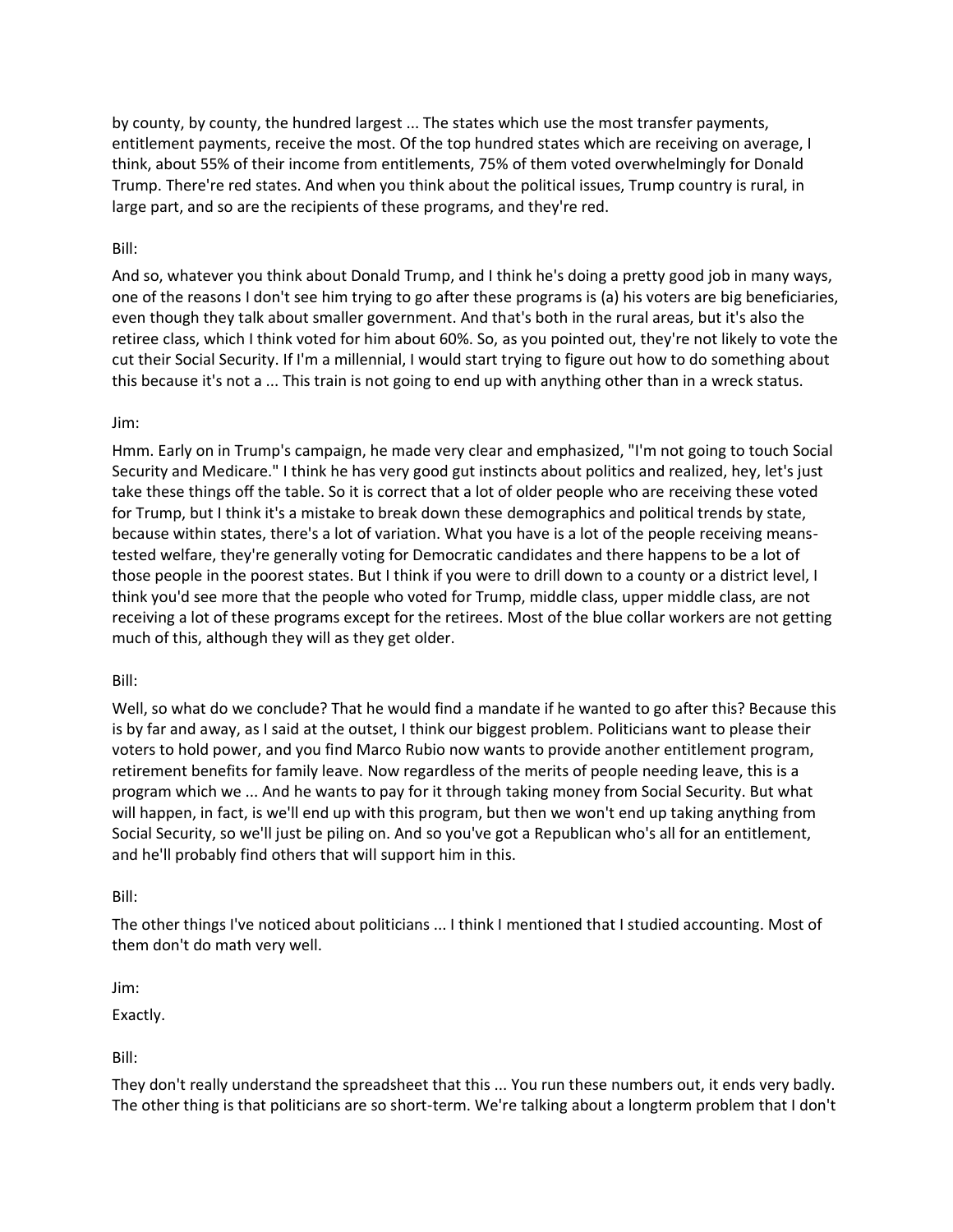find the political capital or political will to address. Now you've been thinking about this a lot. How would that happen?

Jim:

Well, how do we address it or what are some of the dynamics applying [crosstalk 00:25:54].

Bill:

We've identified problems. I've always liked to find lines of action.

Jim:

Okay.

Bill:

Is there anything we can do? Anything that would be a policy strategy? I've got some personal strategies I think people should pay attention to, but if you were king, what would you do?

Jim:

Gotcha. I just want to say I think you're right on about the potential for these programs to grow. But when LBJ started Medicare, he said, "The most it's going to cost you is a dollar per person, per month."

Bill:

Yeah. How'd that turn out?

Jim:

Now, it's essentially unlimited because they took the cap off the payroll tax. And also long term and politicians' ability to do math, one of the big problems with both of these programs is that people are living longer, which is great. Hey, it's modern technology. It's progress, but these programs are-

Bill:

I'm not suggesting people living shorter lives would be the good side.

Jim:

Yeah. But government from a financial perspective has a stake in you dying young. Right?

Bill:

Yeah.

Jim:

It's less money they have to pay you. So that's not a good dynamic to have in play there, for whatever it's worth. But the average person, the average male, 65-year-old male, now receives Medicare for 41% longer than he did in 1965 when the program got started. So, one of the simple things we can do to help both of these programs is index it to the average life expectancy of a 65-year-old. Now people who are opponents of this will say, "Wait a minute, you can't do that because the birth rate of people ... Infant mortality's gone down and we have to look at ... It's not a fair measure of life expectancy."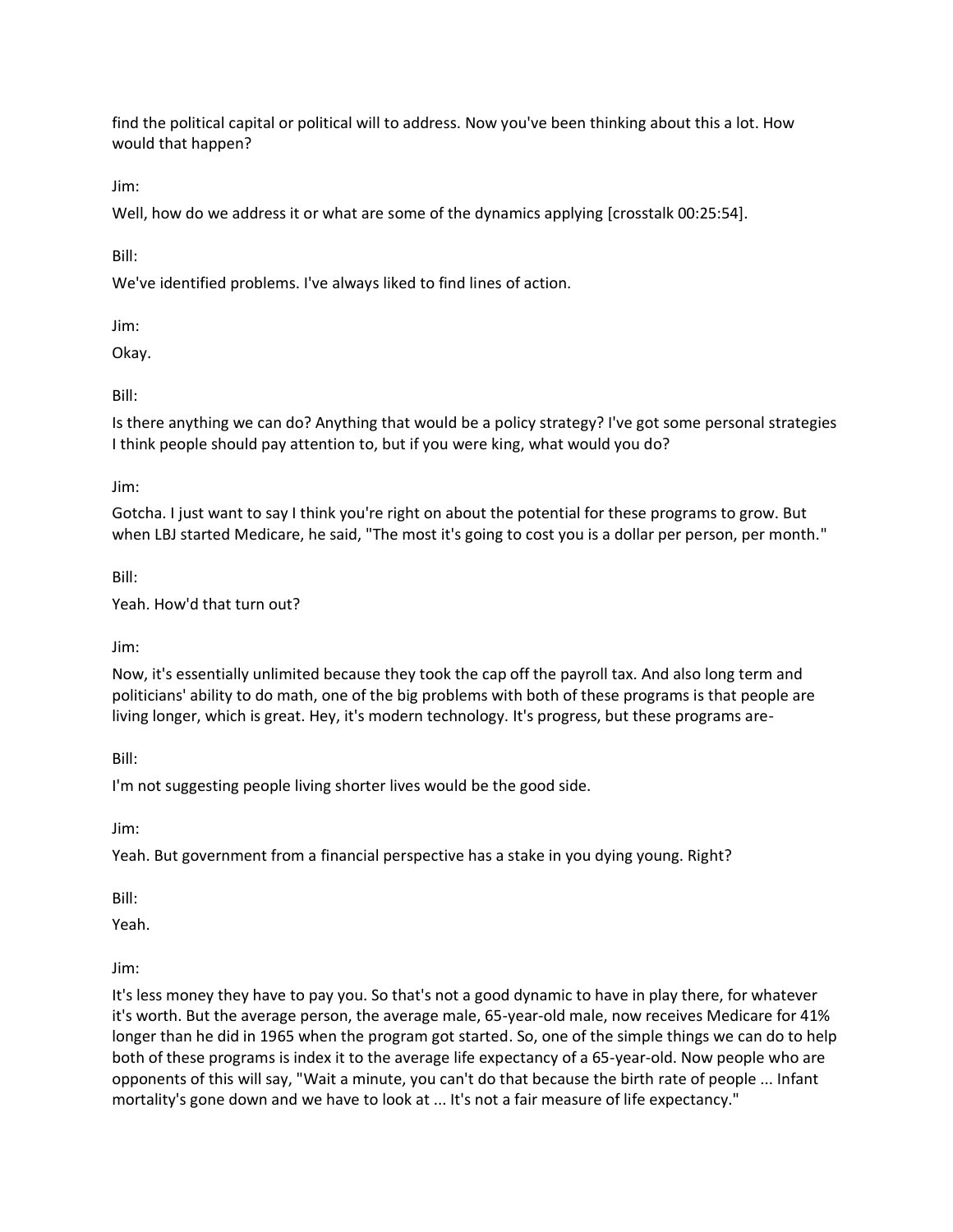Bill:

Right.

Jim:

They're not hearing what I'm saying. I'm saying the average life expectancy of a 65-year-old, we have data on that. We index it to that, that would resolve a major part of the problem. Another thing that could be done and has been done in dozens of countries is to give ...

## PART 2 OF 3 ENDS [00:28:04]

## Jim:

... has been done in dozens of countries is to give Social Security an element of personal ownership. See, people think the money's theirs, the government saved it for them, and that's why they support the program. But the program doesn't work that way, and it could work that way. It can be a gradual transition. What we can do is instead of the government taking the money and spending it, would actually go in a guarded account that we could invest within certain confines that say, well, you can't toss all the money into the lotto or gold or whatever you want to do. It would be a controlled fund or a series of funds to some degree. These have worked out tremendously well in other countries.

Bill:

Why hasn't that happened here?

Jim:

I think it's a political issue. When Bush proposed it when he was president, the second Bush, the Democrats went out and said, "Oh, he wants to gamble your money in the stock market," and people just collapsed. It just couldn't get any traction. But they're not understanding how it works. There's risk inherent in everything. If the stock market collapsed, government income would collapse, and it did during the Great Recession. There's risk inherent in everything. But if you look at the market over the long-term, which is what this would be, a 40-year period, the return on investment is so much better than what Social Security gives people. Even under the worst 40-year scenario, the risk is much greater keeping the program as it is than moving through a system like this.

Bill:

Well, a Social Security system's based on no return at all except compounding for inflation. Essentially there's no build up of your capital based on some sort of market return. You're right. I mean the idea if you get a long-term investment portfolio, equities are by far the best place to be. You may have a year like 2008 where you want to go shoot yourself because you've lost half its value. Then you look at what's happened since 2008, the S&P just celebrated its longest bull market run in history just recently in August of 2018. That equity market'll go down, but it's going to come back up. I think the average returns have been, what, about 6, 7%, 8%, by far being bonds and commodities, so I'm with you on that. But I remember Bush pushing out that strategy or that policy, I think it was 2004. He didn't really articulate it very well. Didn't sell it very well. He just kind of set it out there and let it simmer and nothing happened. He didn't seem to have the political will to want to make it happen personally, and I wish he had.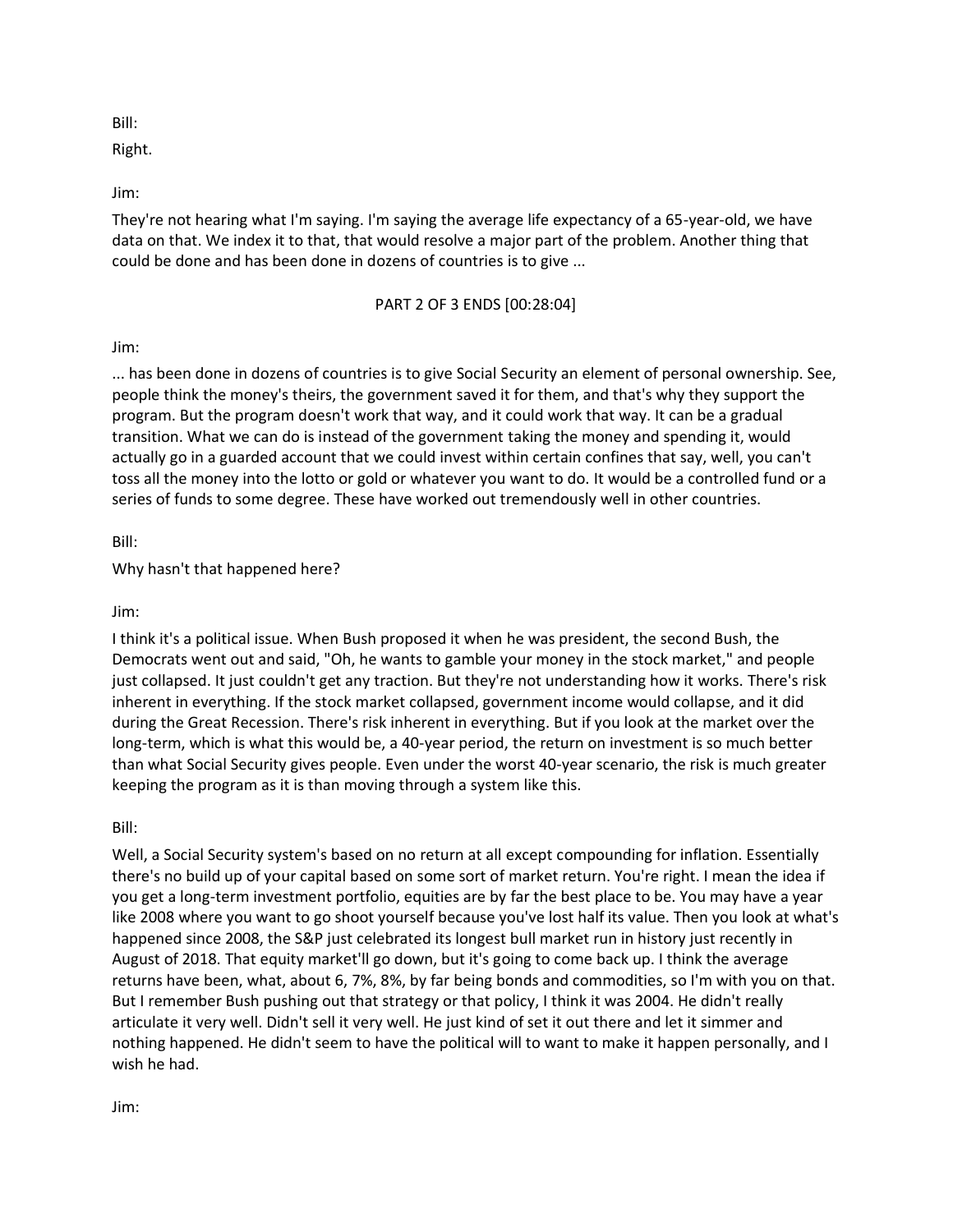We all know he wasn't great in front of a camera, so he didn't articulate a lot of things very well.

Bill:

No, but he was working hard. He was always working hard. Remember he was always-

Jim:

You got that Bush head shake when you did that.

## Bill:

"I've been working hard. We've been working hard. I'm the decider." I think he didn't ... I mean he's not one of my favorite presidents, but that's a subject for a different day. One of the things I think about this is listening to people ... If you're listening to this, you're wondering, "Okay. Well, these guys are talking about some sort of doomsday scenario for the financial commitments that we've made to people and can't keep." I call this a bubble in government promises. I mean government has promised us all these programs. They're working now because we're doing pay-as-a-go deal, but it's really not sustainable. As an individual, what would you do if you're, let's say, Jim Agresti 40 years ago and you know Social Security's going to broke, what's your personal strategy?

Jim:

I think I probably would have done what you did, which is go after money and establish some sort of security for my family. Even if you have a lot of money, a scenario like this can turn really ugly pretty quick. Government has in the past had very high confiscatory tax rates for certain people in certain situations. The fact of the matter is the 1% that people ... the government, the media and the Democrats harp upon, they're an easy target politically because they're only 1% of the electorate. The media makes that very easy by constantly misleading people about the contribution of the 1% to taxes. They trot out misleading figures that don't count all taxes or all income. Really when you look at the effective tax rate, all taxes divided all income, the 1% pays about 34% of their income in federal taxes as opposed to 12% by the middle class.

### Jim:

Just Facts every year does a poll of public knowledge about public policy. This is one of the figures, the facts, that the public is totally misinformed on. In upwards of about 68% of the general public thinks the middle class pays a higher effective tax rate than the upper 1%. It's dead wrong. It's not even close. Yet the media continually propagates that narrative. So you could sock away a ton of money, put yourself in a great place, but when the stuff hits the fan, the electorate will turn on you because they're miseducated about this issue. They see you as a cash cow. And they'll come after your money. They've done it before, and I think that's where this is headed. Even if you invest and save and put away money for a rainy day, it might not be there.

### Bill:

Well, I'm more optimistic. I think probably your personal strategy still ought to be get out of debt, save your money. My other personal strategy is invest in yourself. In other words, get yourself educated and get yourself some marketable talents. There was a saying about the Jews exiting Europe when fleeing from the Nazis in the '30s. One of them said, "The only thing we could take with us was what we could put in a toothpaste tube and what was between our ears: our talent and our brains." They've done well. They've prospered. I think of wealth as really what you know how to do. If I'm 35 years old and listening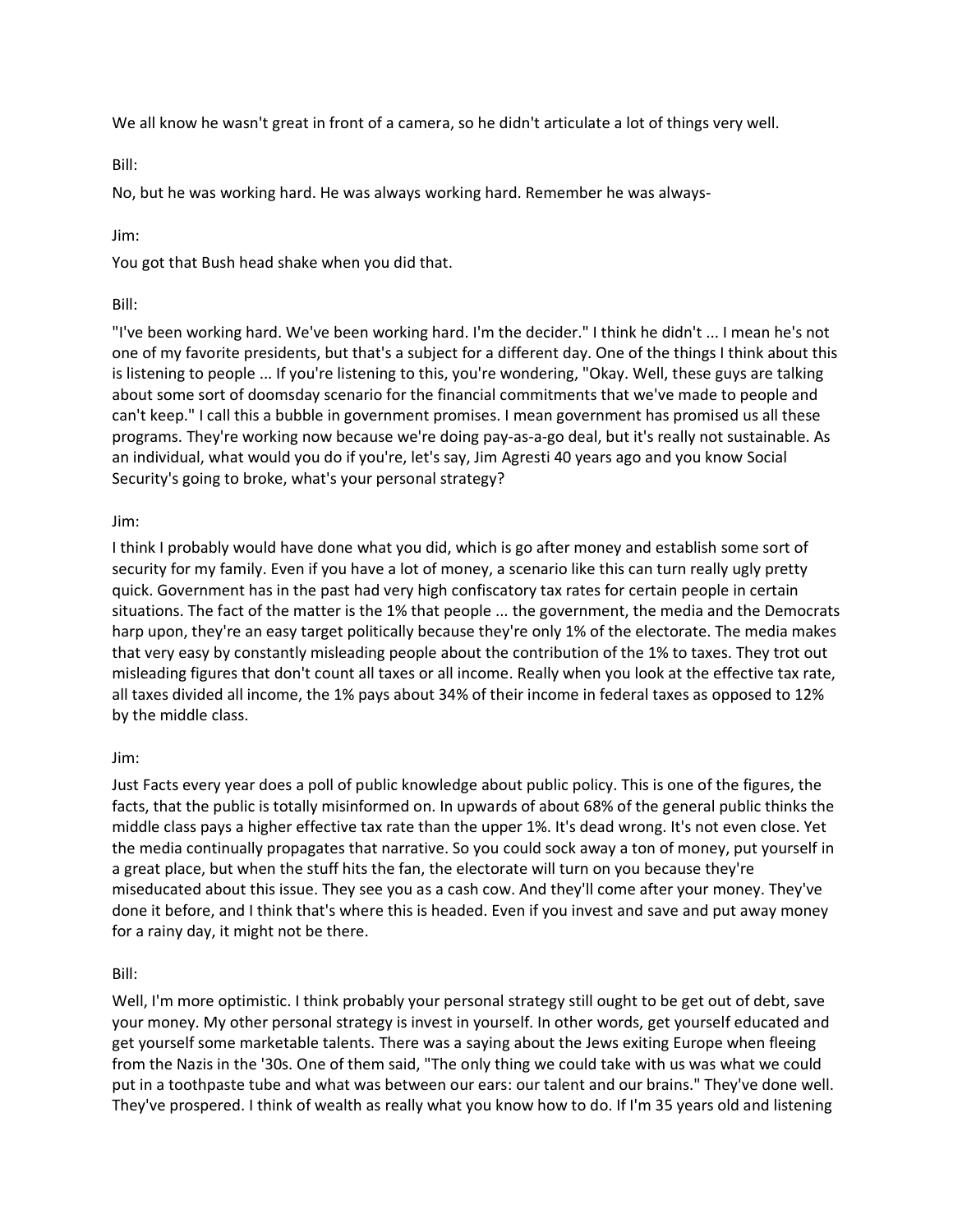to this and I'm hearing these two old guys talking about how there's going to be confiscation, that sort of thing, I'd invest in marketable strategies that let you thrive in any political climate.

## Bill:

Getting back to one of the points you made, the distortions in this 1% world, this income inequality world, are astonishing when you look at what our topic is. When we measure income and equality, and Phil Gramm wrote a piece on this in the Journal not too long ago, we use something called the Gini coefficient which is the ratio of ... If everybody earns the same amount, it's zero. If one person earns everything, it's 1. By that measure I think the US according to the conventional calculation is about .38 and puts us very high in terms of income inequality.

## Bill:

Then you dig into that, and it turns out that the calculations don't include the entitlement programs. It excludes Medicare and Medicaid, and it also includes another federal redistribution programs. If you take a look at the total, it's about \$1.3 trillion that isn't included in people's income that's coming to them through an entitlement program. If you look at our Gini coefficient, if you add that in, we're below Japan in terms of income equality. We're below Australia. We're below the United Kingdom and really pretty much on a par with Canada. So these facts that people use in public policy are not ... Wait, I should give a guy called Jim Agresti a call, a guy who's got a firm called Just Facts and get it straightened out. Were you aware of that distortion?

## Jim:

Yes. There's another really important distortion. By the way, what you're saying reminds me of something that my high school statistics teacher said on the first day of class which is that statistics don't lie, but liars make statistics.

### Bill:

And politicians.

### Jim:

Yeah. What you say is true. There's another factor too. Even if you include transfer payments and entitlement programs and everything, benefits, and you look at all, there has been a pronounced increase in the Gini coefficient for households over these past decades. When you chart it out, which we've done in our research on income wealth and poverty, you see a pronounced rise. However, that's for households. We've had a tremendous shift in this country in households separated, divorces, single family households, whatever it may be, people living longer on their own as singles. When you look at the Gini coefficient for individuals, which is really what matters here, it hasn't changed at all. It's been essentially flat. Again, I see these charts in the media. I see them put out by think tanks: "Oh, it's so horrible. It's getting worse and worse," I hear it from politicians, but they only give you half the story, and sometimes half the truth can be a total lie.

Bill:

That sounds like a very wise statement to end on. Jim, where can we find you, at justfacts.com?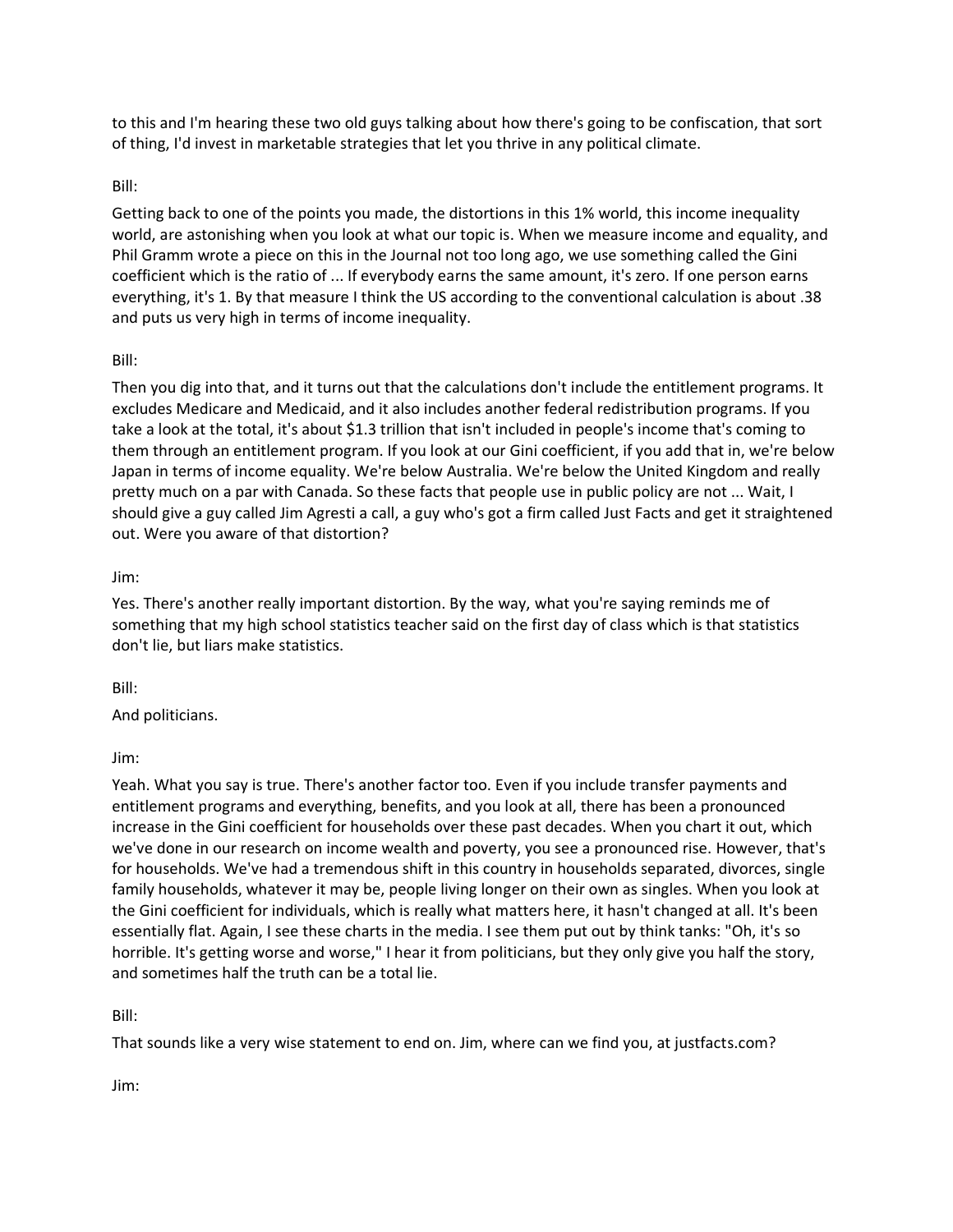Yep, you can find us there. We also have a fact check website, justfactsdaily.com where we hold the media and academia and also these so-called fact checkers to account because a lot of times what they're doing is not really looking at facts but calling up expert side that happens to agree with a certain viewpoint. That's not facts. That's opinions.

Bill:

Well, thank you. I want to just wrap up here. My takeaway is that we can agree that entitlements have exploded in the last 50 years. We're not paying for them with savings. We're paying for them with huge deficits and that the amount that's going to these amount to two thirds or by some estimates almost three quarters of the total federal budget. The political will to change it is really not there. My conclusion is you need a personal strategy to deal with this, and then we all ought to become activists and get the politicians to do the right thing but be prepared for tough times when the numbers no longer work for everyone. Anything to add, Jim?

Jim:

That makes perfect sense, Bill. I thank you for this time. It was great to be here.

Bill:

Thank you.

Jim:

I thought it was a very meaningful discussion.

Bill:

Very interesting. Jim, we'll have you back. There are a lot of facts that we got to dig in to, so thanks for your work on Social Security and entitlements today.

Jim:

Pleasure.

Bill:

Thanks everyone. Thank you. Talk soon. Bye.

Maureen:

Great show.

Bill:

Great. Lots of stuff in there.

Jim:

All right. It's a wrap. Thank you. Really did appreciate it and enjoyed the [substative 00:40:11] discussion.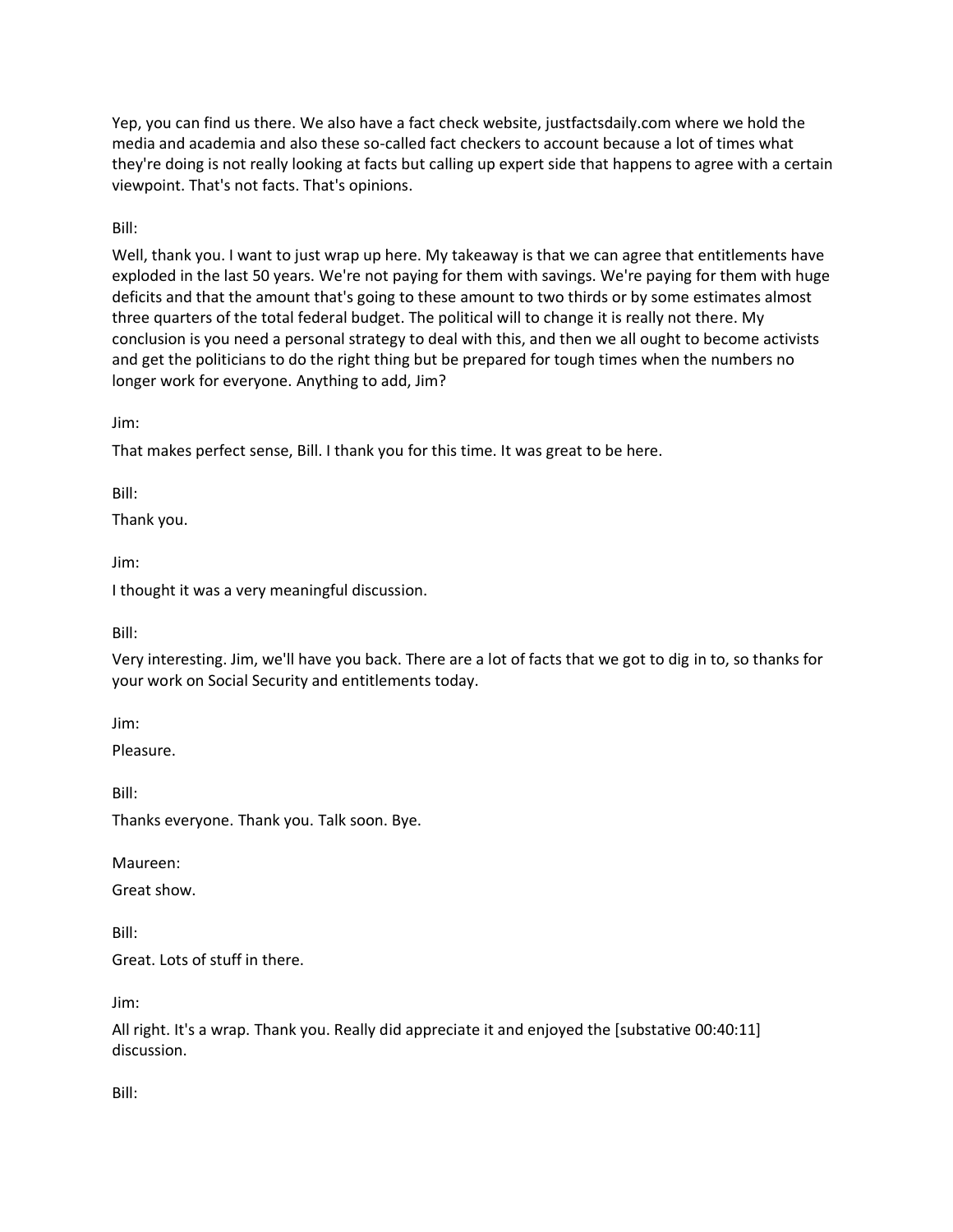Well, I'd like to get you back on. We'll find another topic because one of the reasons I wanted to do this, we can do these show a lot more often. I was stuck into a schedule once a week with the people in the studio and production and things like that. We do these spur-of-the-moment, so if you get something that you think has got appeal right now, you want to get it out there, I'll help you be one of your soapboxes.

Jim:

I appreciate that. How should I do that? Just write you or-

Bill:

Just drop us an email. We're very informal.

Jim:

Okay.

Bill:

Just shoot an email, text, something like that: "I've got something here I think we ought to get out there."

Jim:

Okay.

Bill:

I also might get you on with somebody else who ... I don't do opposition stuff. I think there's too much of that. I'm more interested in taking big topics and breaking them down with facts and with argument and not necessarily having two people who are never going to agree sit there and shout at each other. So I might get you back on with somebody else who offers a different take on the same thing but agrees pretty much with our philosophy. Is that-

Jim:

Mm-hmm (affirmative). Yeah, be happy to do that.

Bill:

Okay.

Maureen:

Yeah, great.

Bill:

So we got a future date.

Jim:

All right.